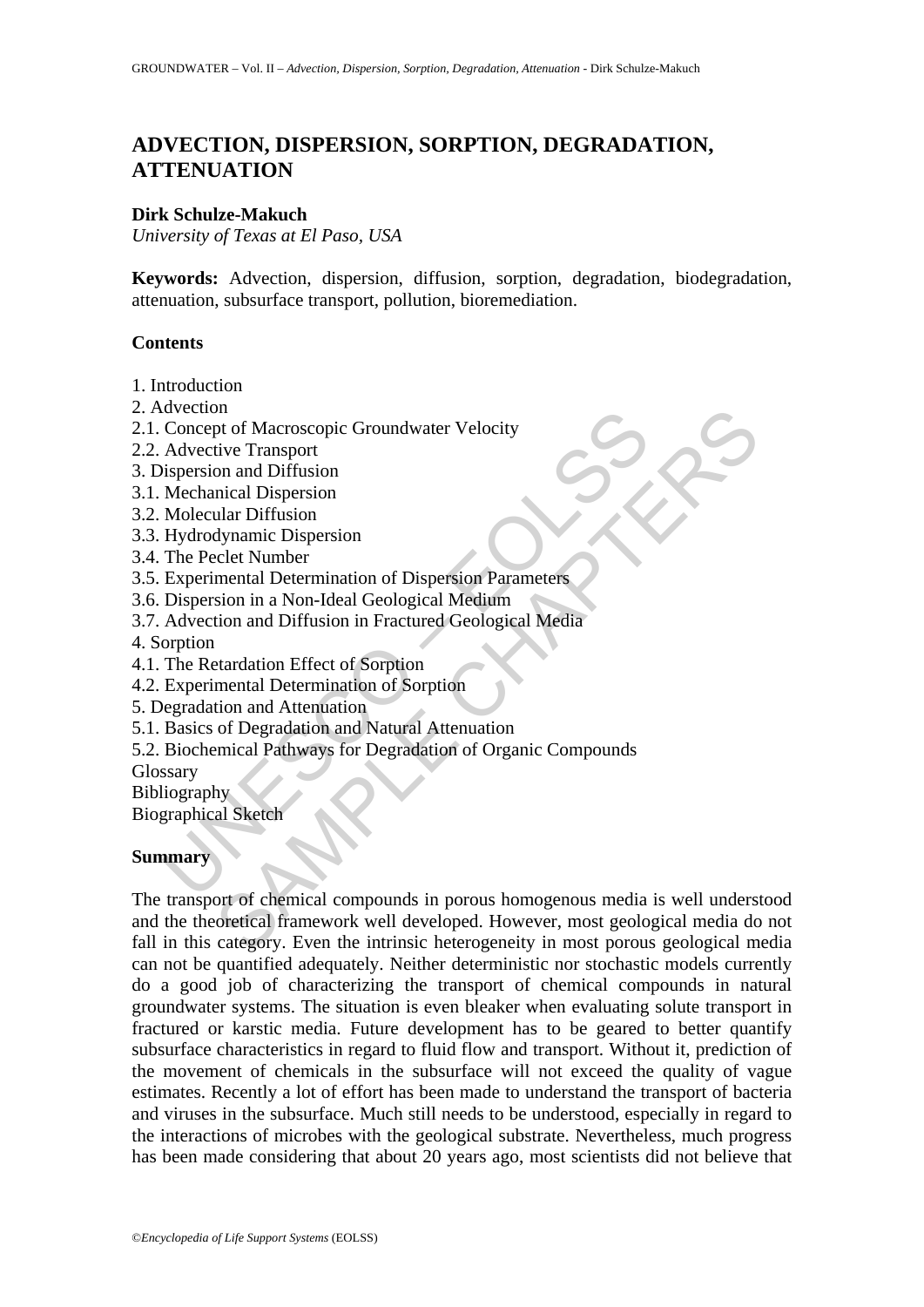microbes existed below the soil zone. More studies need to be done on the distribution of microbial species in the subsurface, their metabolic pathways, and how they can be used to degrade harmful compounds in our drinking water supply and in the subsurface in general. Humankind has just barely opened the door to understanding the immense physical, chemical, and biological complexity of the subsurface starting a few meters below ground surface.

## **1. Introduction**

The physical, chemical, and biological processes of advection, dispersion, diffusion, sorption, and degradation discussed in this chapter have to be considered when evaluating the transport of chemical contaminant compounds, radioactive compounds, bacteria, and viruses in the subsurface. These processes affect the transported substance as well as the transport medium (rocks or sediments in the subsurface) and result in complex distributions of the substance in natural groundwater systems. This contribution will focus on these processes and their effect on groundwater transport.

# **2. Advection**

# **2.1. Concept of Macroscopic Groundwater Velocity**

A geological medium is any type of rock or sediment in the subsurface. If groundwater flow occurs through the pore spaces between the grains of the rock or sediment, that geological medium is called a porous medium. Examples of porous media are sandstone, gravel and sand aquifers. In some geological media groundwater flow occurs through fractures (e.g. granite) or conduits (e.g. karstic limestone) or through a combination of pores, fractures, and conduits (e.g. basalt).



Figure 1. Different pathways through a porous, geological medium. The average linear groundwater velocity is the straight-line distance from A to B divided by the average time needed to travel this distance by all water particles.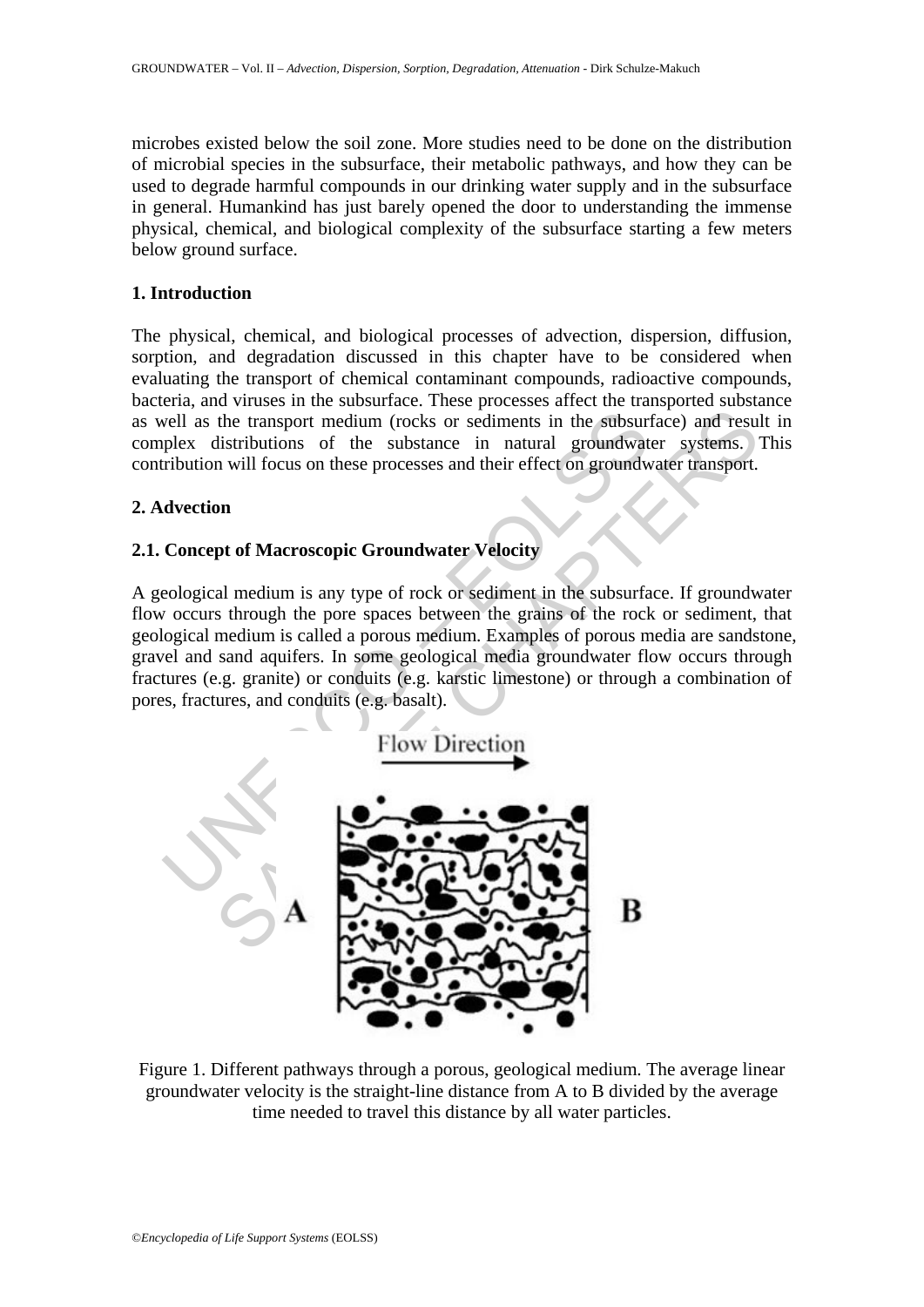When groundwater flows through a porous medium, individual particles of water may choose different pathways around the grains of a geological medium (Figure 1). A particle of water may need a longer or a shorter period of time to move from plane A to B depending on the chosen pathway. It is impossible to measure the time it takes for each water particle. Only the average time for water traveling from A to B can be measured experimentally. Thus, we have to accept a macroscopic viewpoint of the problem and define a macroscopic average travel time, a linear distance between plane A and B, and an average linear groundwater velocity for water moving from A to B. The average linear groundwater velocity is defined by dividing the straight-line distance from A to B by the average time it takes for water to travel from A to B.

#### **2.2. Advective Transport**

The term advection refers to the transport of a solute by the bulk movement of groundwater, the movement of particles within flowing water. The velocity of the bulk movement of groundwater is nothing else than the average linear groundwater velocity, also called the advective velocity when referring to the transport of solutes in a groundwater medium. The one-dimensional flux of a solute through a porous medium can be expressed by the equation below:

 $J = v_x \cdot C n_e$  (1)

where:

*J*= mass flux per unit area per unit time  $v_x$ = average linear groundwater velocity in the direction of flow *C*= concentration in mass per unit volume of solution  $n_e$ = effective porosity of the geological medium.

term advection refers to the transport of a solute by the hundwater, the movement of particles within flowing water. The verment of groundwater is nothing else than the average linear gro<br>called the advective velocity whe and exercise the transport of a solute by the bulk movement<br>of exercet, the movement of particles within flowing water. The velocity of the<br>of groundwater is nothing else than the average linear groundwater velo<br>l the adve Eq. (1) assumes that the transport of mass does not affect the pattern of flow. The assumption is not true if for example solute and groundwater have a significantly different density, causing the flow of mass and water to diverge. Also, there are some instances where the linear average groundwater velocity differs from the advective velocity of the mass. Bacteria may move faster than solutes through the groundwater medium just because of their size. While water flows along pathways of both low and high microscopic velocity (Figure 1), bacteria of a certain size can only move along large enough pore spaces through which they fit. This in effect causes bacteria to move along preferred pathways of high microscopic velocity and a cloud of injected bacteria may travel from A to B faster than the average time water needs. A larger advective velocity has also been noted for negatively charged ions. Electrical charges due to the presence of clay minerals may force these anions to remain in the center of the pores where the microscopic velocity is large. If the negatively charged ions are large, a cumulative effect due to both size and electrical charges can occur, causing the solute to move at a maximum microscopic velocity by choosing preferred pathways and remaining in the center of the pores. On the other hand, solutes can move at a slower velocity than the average linear groundwater velocity if the geological medium takes on properties of a semi-permeable membrane or if sorption is involved (which will be discussed later). For most practical problems, however, it can be assumed that dissolved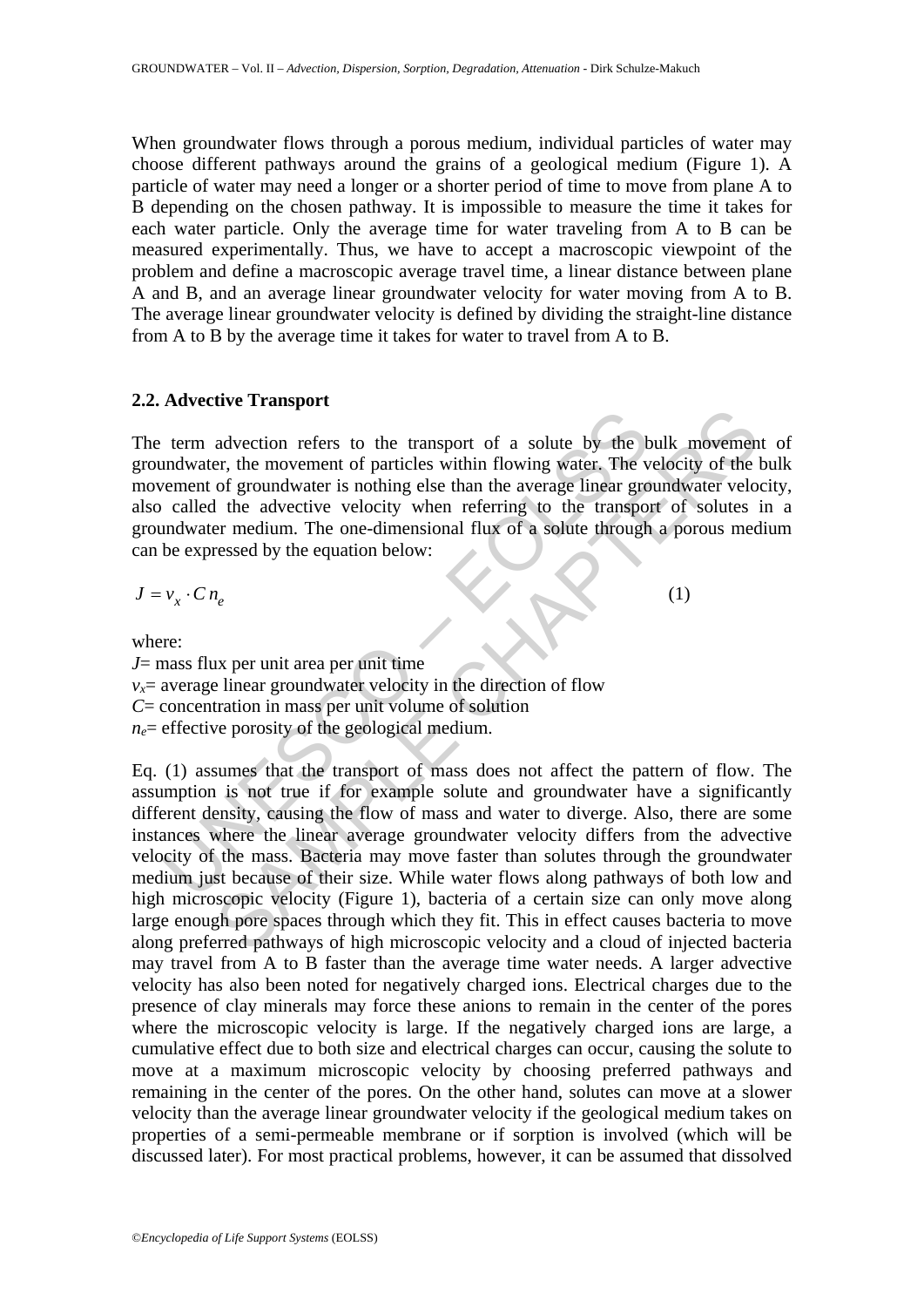mass and groundwater will move at the same advective rate. The effective porosity  $n_e$  in Eq. (1) is the porosity through which flow can occur. Not-interconnected and dead-end pores are not included in the effective porosity.

If advection was the only process affecting the transport of a solute in an idealized, homogeneous porous medium, the result would be that the solute would move in the form of a distinct, sharp concentration front through the groundwater medium (Figure 2). Two different cases of injecting a solute into the groundwater medium can be distinguished. The injection can be either in form of a continuous source (Figure 2a) or as a point source in which the solute is injected as a sudden slug (a slug of bacteria, for example, would maintain the same size and concentration during transport, Figure 2b).



Figure 2. Solute transport by advection only in an isotropic, homogeneous porous medium: (a) continuous source, solute is continuously applied at an initial concentration; (b) point source, a slug of solute concentration is released during a short time interval..  $C_0$  denotes the initial concentration of the solute, C denotes the concentration of solute at time and distance shown in figure.

# **3. Dispersion and Diffusion**

# **3.1. Mechanical Dispersion**

Mechanical dispersion is caused by the different flow paths water particles take in a geological medium (Figure 1). Some of the flow paths are faster because they follow a more direct path or because they are going through larger pores or through the center of pores in which water flows faster because less friction is involved. Other flow paths may be slower because they are closer to the grain boundaries, thus being exposed to more friction in the pore throat, slowing down the water particles. The different flow paths of the water particles cause the mechanical dispersion, a mechanical mixing and dilution of the solute within the bulk movement of groundwater.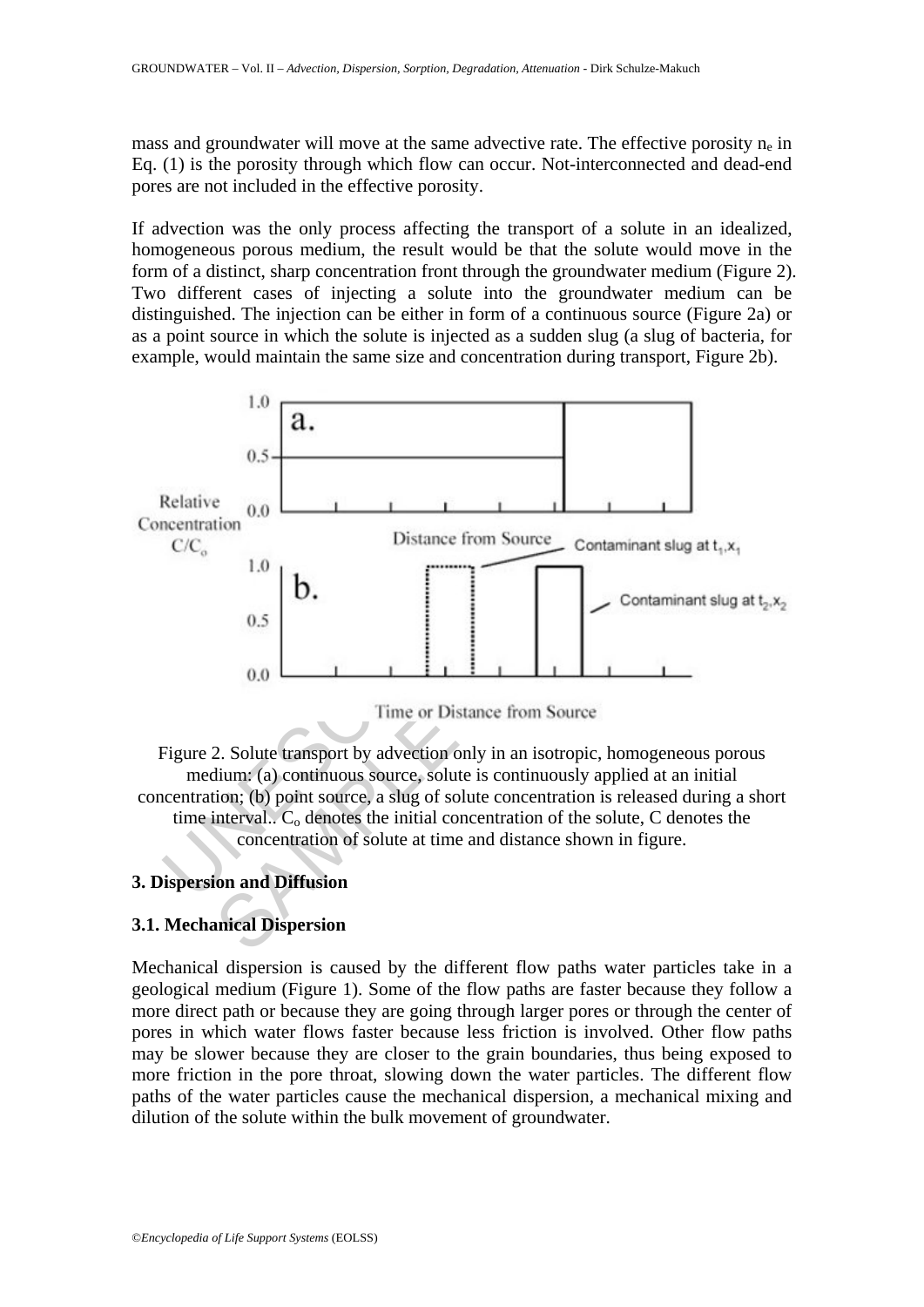The numerical value of mechanical dispersion is the product of advective groundwater velocity and the dispersivity. The dispersivity is a characteristic property of the geological medium, and differs in value for each of the spatial components. For examples, if all the pores are nearly the same size, dispersivity of the rock or sediment would be low. Dispersivity in the direction of flow is referred to as longitudinal dispersivity (in x-direction), dispersivity perpendicular to flow is referred to as transverse dispersivity both in a horizontal plane to flow (in y-direction) and in a vertical plane to flow (in z-direction, flow up or down in a groundwater medium).

It is generally assumed that longitudinal dispersivity is about 10 times larger than transverse dispersivity because the local variation in the velocity field is much more dominant in the direction of flow rather than perpendicular to it. Transverse dispersivity is primarily caused by flow paths that branch out from the centerline of solute movement due to the tortuosity of the geological medium. Concentration distributions (plumes) of a point source form ellipsoids of revolution in three dimensions. If vertical transverse dispersivity is smaller than horizontal transverse dispersivity, as is often the case in layered sedimentary rocks, the plumes take on a surfboard shape.

## **3.2. Molecular Diffusion**

whenever the total to the total to the selection of the geological medium. Concent<br>mes) of a point source form ellipsoids of revolution in three dim<br>sverse dispersivity is smaller than horizontal transverse dispersivi<br>in due to the tortuosity of the geological medium. Concentration distribut<br>due to the tortuosity of the geological medium. Concentration distribut<br>f a point source form ellipsoids of revolution in three dimensions. If ver<br>di Molecular diffusion is caused by random molecular motion due to the thermal kinetic energy of the solute. The molecular motion in liquids is smaller than in gases but larger than in solids. The coefficient of molecular diffusion is smaller for liquids in a porous medium than in a pure liquid because a collision with the solids of the groundwater medium hinders diffusion. The value of the coefficient of molecular diffusion depends on the type of solute in the groundwater medium, but for major anions and cations it usually ranges between  $10^{-10}$  and  $10^{-11}$  m<sup>2</sup> s<sup>-1</sup>.



#### **Bibliography**

- - -

Chapelle F.H. (1993) *Groundwater Microbiology and Geochemistry*. 424 pp. New York: John Wiley and Sons. [This presents a comprehensive discussion of microbial processes in the subsurface and biochemical degradation pathways.]

Fetter C.W. (1999) *Contaminant Hydrogeology*. 500 pp. Upper Saddle River, NJ: Prentice-Hall. [This presents a comprehensive discussion of the movement of contaminant compounds in groundwater.]

Freeze R.A. and Cherry J.A. (1979) *Groundwater*. 604 pp. Englewood Cliffs, NJ: Prentice-Hall. [This presents the best-written book for the understanding of basic concepts in groundwater flow and transport.]